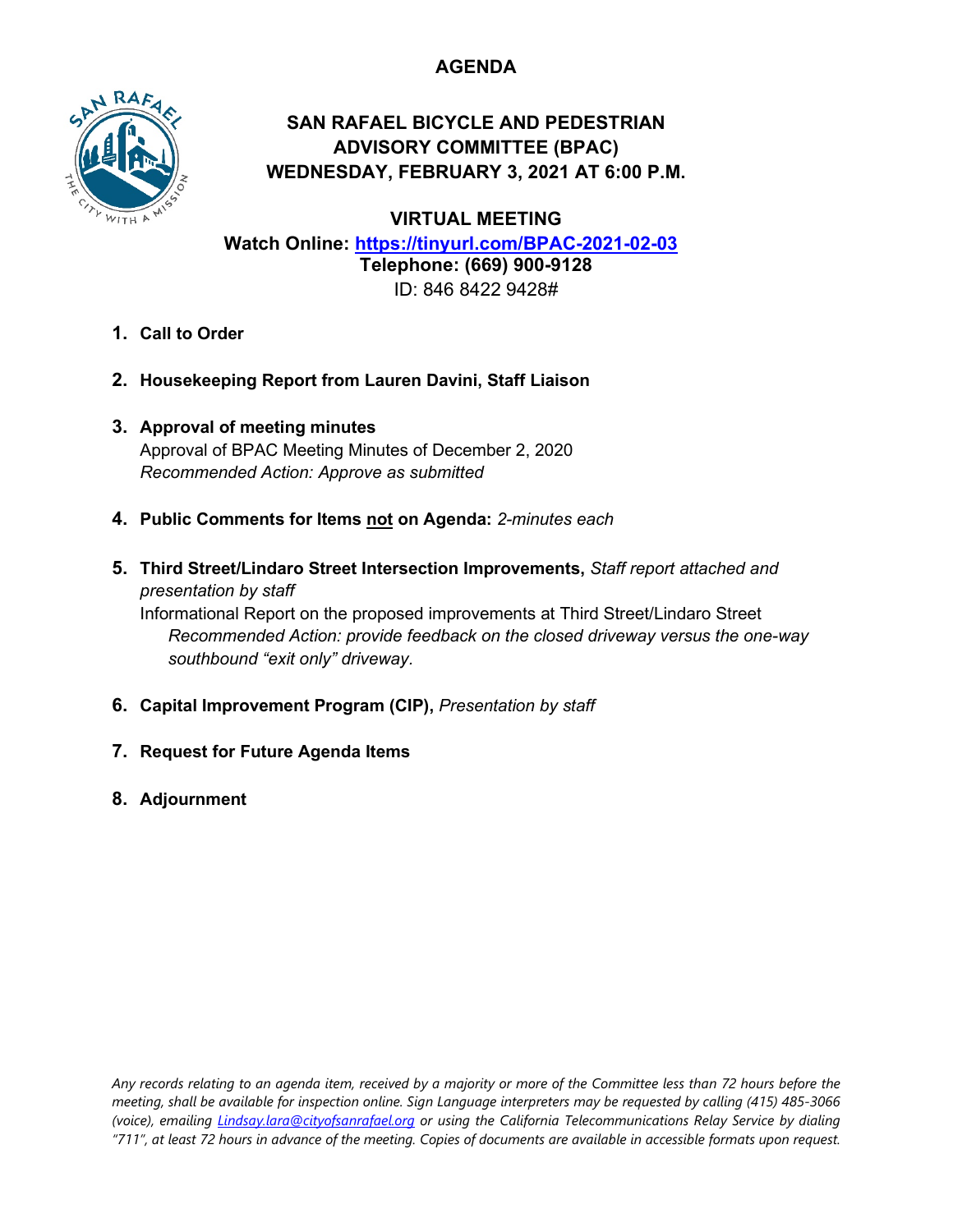# **City of San Rafael Bicycle and Pedestrian Advisory Committee (BPAC) Wednesday December 2, 2020 at 6:00 p.m.**

Virtual Meeting via Zoom

**Minutes** 

- Present: Chair Allison Member Solomon Member Mooney Member Powers Member Bergman Member Hagerty Member Geraghty, Alternate Youth Member Nielsen
- Absent: Member Coyne, Alternate Youth Member Harlem

#### **1. Call to Order**

Chair Allison called the meeting to order at 6:05 p.m. Member Geraghty would serve as full voting members in the absence of Youth Member Harlem.

#### **2. Public Comments for Items not on Agenda**

Craig Murray: Bike Friendly Community, Safe Routes to School (SR2S) planning meetings, Puerto Suello Path connection

Patrick Seidler: North South Greenway. Top of Puerto Suello Hill to North San Pedro Road. Encourages BPAC to ask City Council to ask SMART to get his connection environmentally cleared.

Cathy Manovi: SR2S access from Meadows, Redwood to Santa Venetia. Rough path under US 101 on south side of tracks.

Bjorn Griepenburg: North-South Greenway Gap. SMART Listening Forum Wednesday December 16 at 6pm.

#### **3. Remembering Jerry Belletto**

Staff highlighted Jerry's long-time commitment to BPAC and other San Rafael **Committees** 

#### **4. Committee Housekeeping**

Member Powers and Member Hagerty requested Bylaws be written outlining the project process

#### **5. Approval of meeting minutes**

Minutes for regular October 7, 2020 meeting approved, with Youth Member Nielsen Abstaining.

## **6. Third Street Rehabilitation**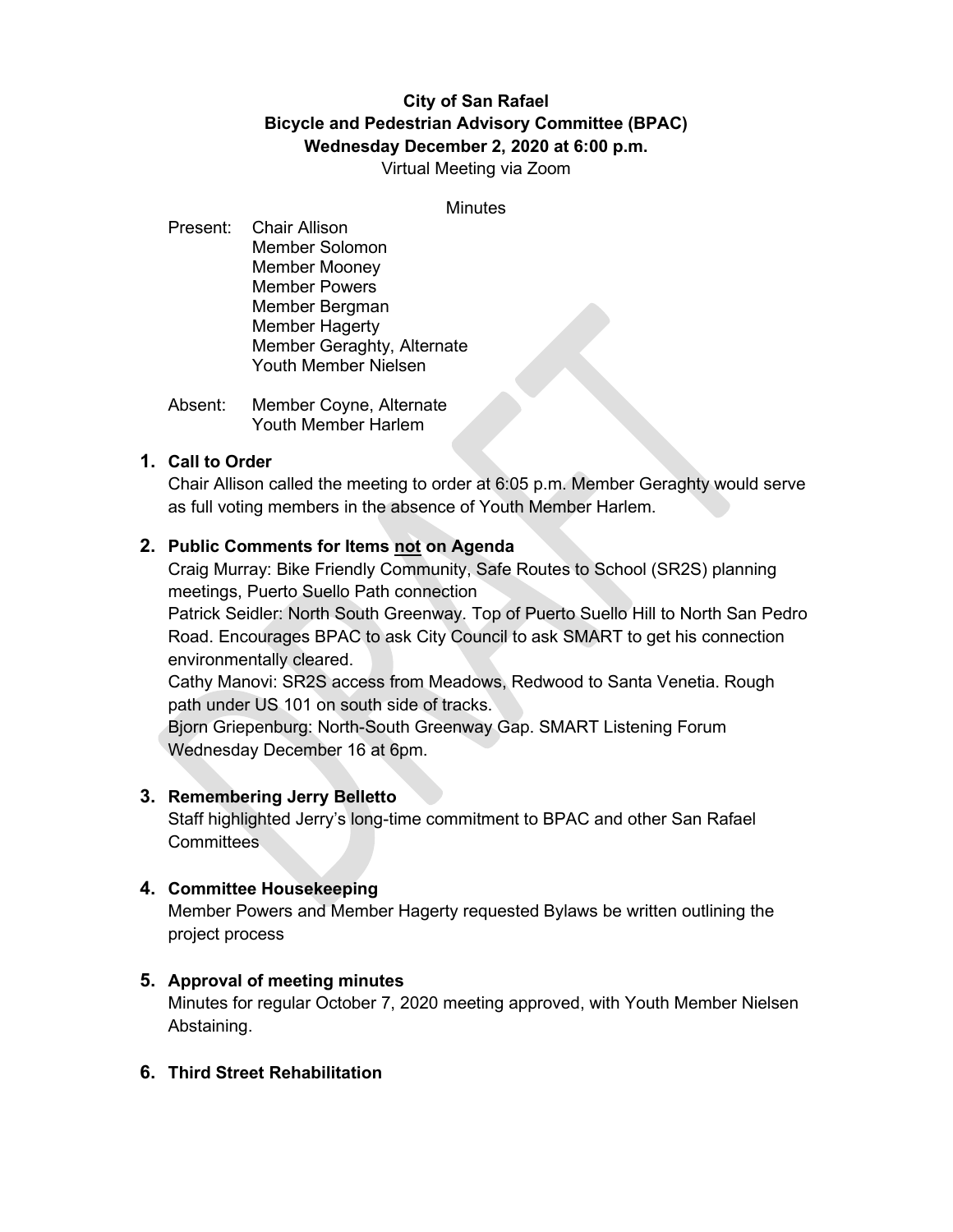Staff provided a report prior to the meeting and presented at the meeting the proposed alternative for Second Street between Marquard Avenue and Miramar Avenue. The proposed alternative fits in a two-way cycle track/multi-use path and preserves as much on-street parking as possible. Staff also presented the future plan for Grand Avenue between Second Street and Fourth Street that includes a two-way cycle track on the east side.

Comments from committee members:

Member Powers: requesting information about width of sidewalk

Youth Member Nielsen: Inquires about a narrower median

Member Geraghty: Inquires about bicycle connection to Fourth Street Member Mooney: Inquires about designing for drainage. Staff explains there will be new catch basins with the project

Member Bergman: Expressed concerns with curb height and vehicle speeds and the potential of driving over the curb into the bike facility

Chair Allison: At Second/G, will pedestrians cross the cycle track and then push the button to cross? Concerned about pedestrians standing in the cycle track while waiting to cross

Youth Member Nielsen: Inquires about bicycle travel to and from G Street

**Speakers:** Don Magdenz, Jean Severinghaus, Dave Rhoads, Sunny Lee, Bjorn Griepenburg, Patrick Seidler

There being no further comment, Chair Allison closed the public comment

## **7. City Project Updates**

Staff presented updates on the following projects: Pedestrian and bicycle detection in Downtown San Rafael, San Rafael High School Third Street Crosswalk, Francisco Boulevard East Sidewalk Widening, Francisco Boulevard West Multi Use Path.

Member Powers: inquired more information about the video detection at traffic signals downtown. Also inquired about storm water design in City projects

**Speakers:** Sunny Lee, Jean Severinghaus, Dave Rhoads, Don Magdenz

There being no further comment, Chair Allison closed the public comment

## **8. Request for Future Agenda Items**

There were no requests for future items

## **9. Adjournment**

Chair Allison adjourned the meeting at 8:14 pm, in honor of Jerry Belletto.

Approved this day of , 2020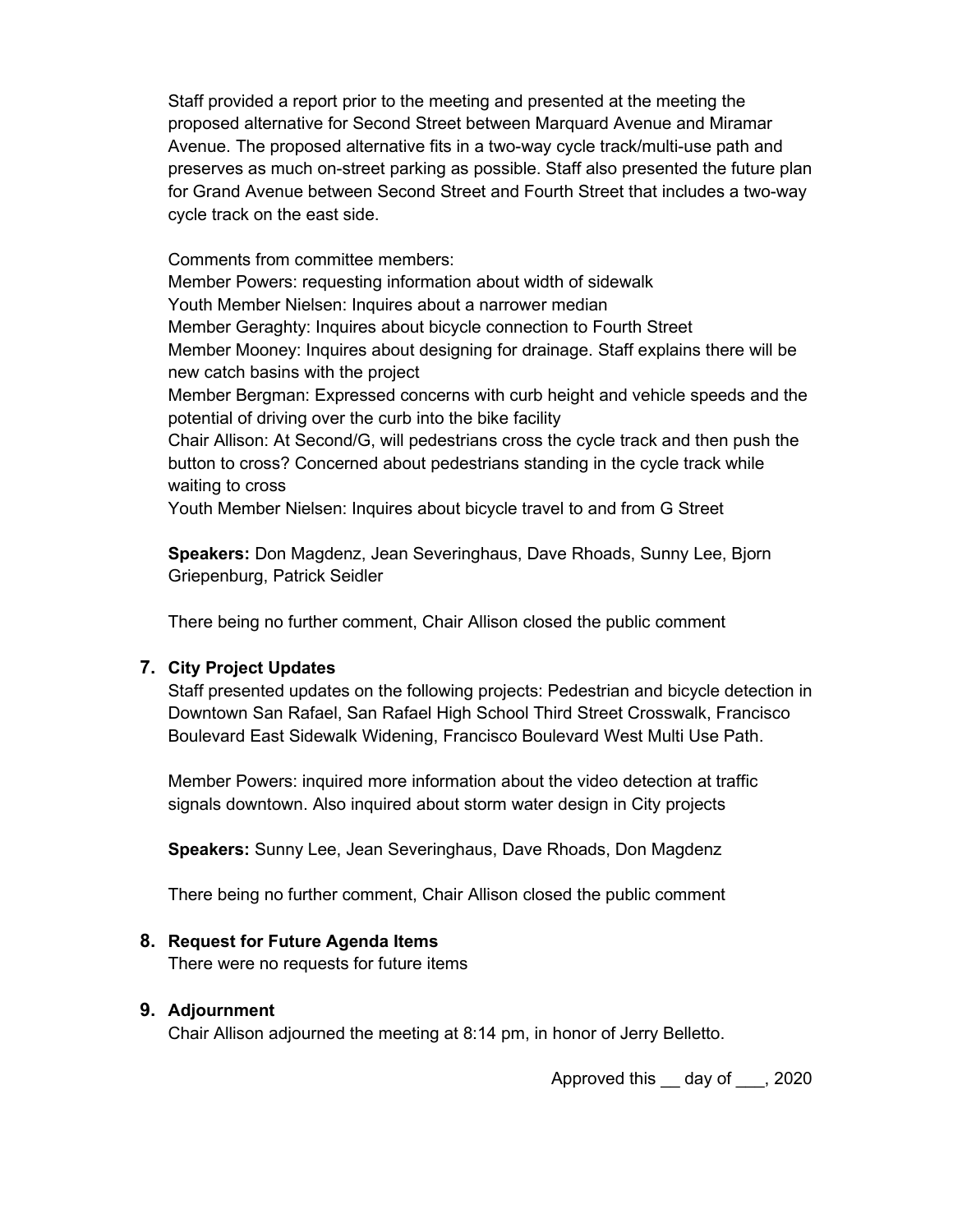

**DEPARTMENT OF PUBLIC WORKS** 

**Meeting Date: February 3, 2021**

## **SAN RAFAEL BICYCLE AND PEDESTRIAN ADVISORY COMMITTEE (BPAC) AGENDA REPORT**

**Department: Public Works**

**Prepared by: Lauren Davini, Traffic Engineer April Miller, Senior Civil Engineer**

**TOPIC: THIRD STREET PROJECT– LINDARO STREET INTERSECTION IMPROVEMENTS**

**SUBJECT: REPORT ON THE CONSIDERATIONS OF IMPROVEMENTS AT THE INTERSECTION OF THIRD STREET AND LINDARO STREET** 

**RECOMMENDATION:** Staff requests feedback on two design alternatives at Third Street and Lindaro Street.

**BACKGROUND:** Third Street, from Miracle Mile to Union Street is slated for pavement rehabilitation, traffic signal improvements, curb ramp and sidewalk upgrades, street lighting, and landscaping. These improvements are funded by the Transportation Authority of Marin (TAM) Measure A Expenditure Plan, a voter-approved sales tax providing funds for major roadway projects in Marin County and the State Local Partnership Program (SLPP). The main goals for the funding are maintaining vehicle through-put on a major arterial, while improving the experience for alternative modes. Third Street from Lindaro Street to Union Street was awarded additional funding through the Highway Safety Improvement Program (HSIP) administered by Caltrans. The corridor improvements are being designed by two different firms because of the way the funding is allocated, but the City plans to deliver one seamless project to the public.

The specifics of the design at this location were not included in the project study report to the City Council in June of 2019. The Council questioned whether the plan should close the driveway and staff agreed to evaluate closure. During the initial design phase City staff analyzed the closure, determined it was feasible and safer, and presented this concept in a September 2020 Community meeting. No significant comments were received at that meeting so City staff then moved forward with recommending the closure at the November 2, 2020 Council meeting. After the November council meeting many residents (especially to the south of the intersection) expressed concerns they were not notified of this change that they consider critical to their access. Based on this feedback, staff developed an alternative solution that maintains an exit only south to Lindaro from the City owned parking lot

This item is scheduled on the agenda to give the Committee a chance to examine the two alternatives and allow for public feedback.

More information about the project, including prior meetings, timeline, and design details can be found on the City of San Rafael [website.](https://www.cityofsanrafael.org/third-st-rehab/)

**ANALYSIS:** The residents, business owners, and other users of Third Street have been involved with this project since the feasibility study commenced in 2017. While the project is largely an upgrade of aging infrastructure, the major enhancements include a bicycle connection from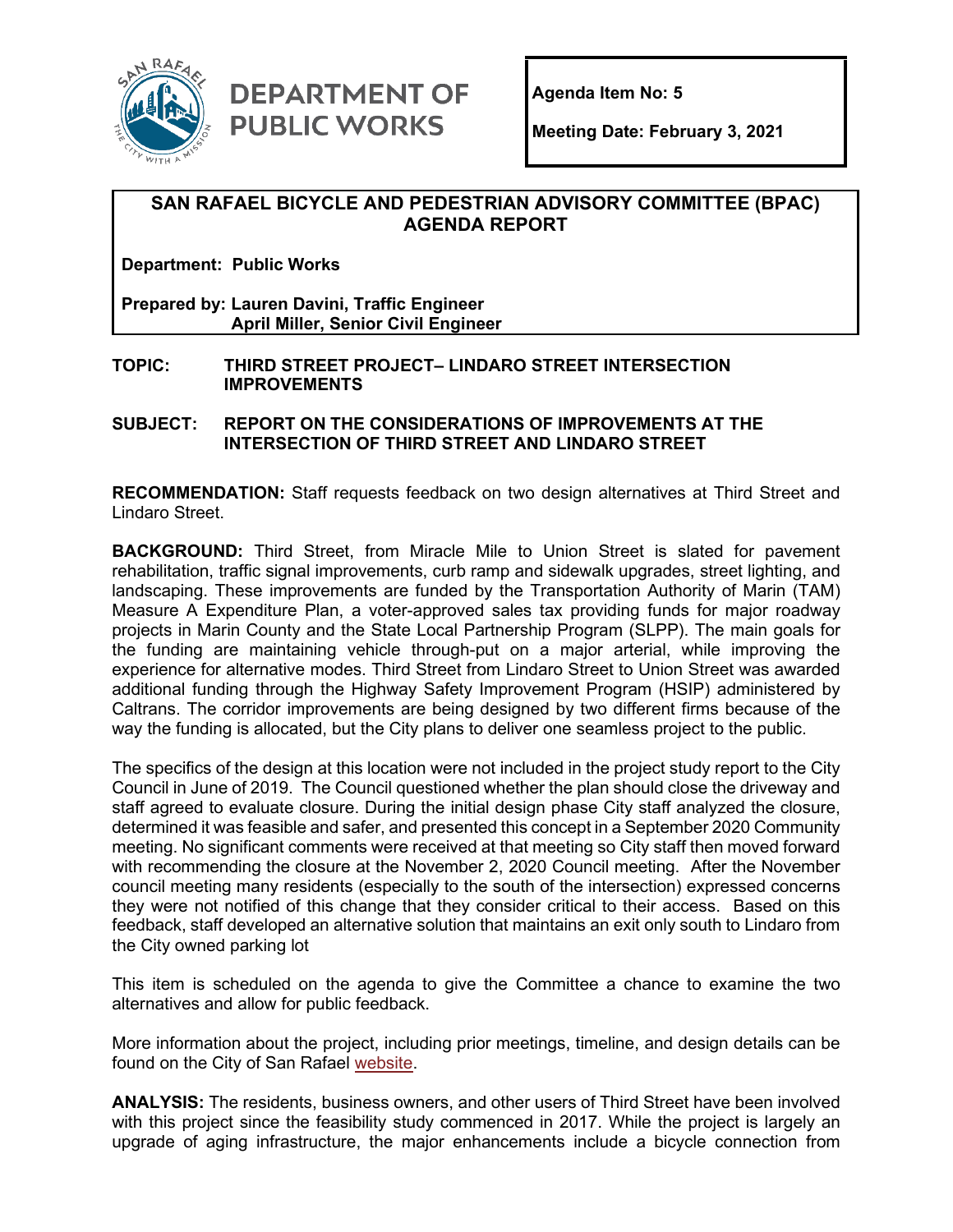# **SAN RAFAEL BPAC AGENDA REPORT / Page: 2**

Marquard Avenue to Shaver Street, bulb-outs where feasible, and a proposal to close the city owned parking lot driveway that serves the Walgreens and other downtown businesses at the intersection of Third Street and Lindaro Street. This staff report focuses on the proposed improvements at Third Street and Lindaro Street. Existing conditions are shown in Figure 1.



*Figure 1- Aerial image looking to the north of existing city parking lot at Lindaro Street*

The intersection of Third Street and Lindaro Street is a four-legged, 90-degree intersection, except the north leg serves a city-owned parking lot driveway (versus being a typical street) and there is a stop-controlled side street (Lootens Place) just 60 feet to the west. Historical turning movement counts from 2016 and 2017 indicate 80 vehicles use the driveway during the a.m. peak hour and 110 vehicles use the driveway during the p.m. peak hour. In order to "standardize" the intersection of Third Street and Lindaro Street, the project proposal presented at the November 2, 2020 [council](https://www.youtube.com/watch?t=14301&v=VRSt6r_pRQc&feature=youtu.be)  [meeting](https://www.youtube.com/watch?t=14301&v=VRSt6r_pRQc&feature=youtu.be) closed the north leg (parking lot driveway) to vehicles.

Closing the City owned parking lot driveway to Walgreens would:

- 1. Eliminate a conflict point along Third Street between turning vehicles and pedestrians walking on the north side of Third Street.
- 2. Eliminate a non-standard intersection approach. There are countdown pedestrian heads for pedestrians traveling east-west, but no curb ramps that would indicate to a pedestrian that they are crossing a signalized intersection.
- 3. Minimize the slow-down that occurs in lane #3 (northmost lane) on Third Street due to vehicles wishing to make a westbound right when there is a vehicle at the driveway waiting to go south.
- 4. Eliminates cut-through traffic in a parking lot.
- 5. Eliminate the conflict between southbound through movements and northbound left movements.
- 6. Eliminates congestion for vehicles backing up in the city owned lot while drivers are waiting for the light to change.
- 7. Eliminates traffic conflicts in the lot between drivers pulling in and drivers backing out of parking stalls.
- 8. Allows the addition of three parking spaces in a high demand area.

Figure 2 illustrates a few of the current issues.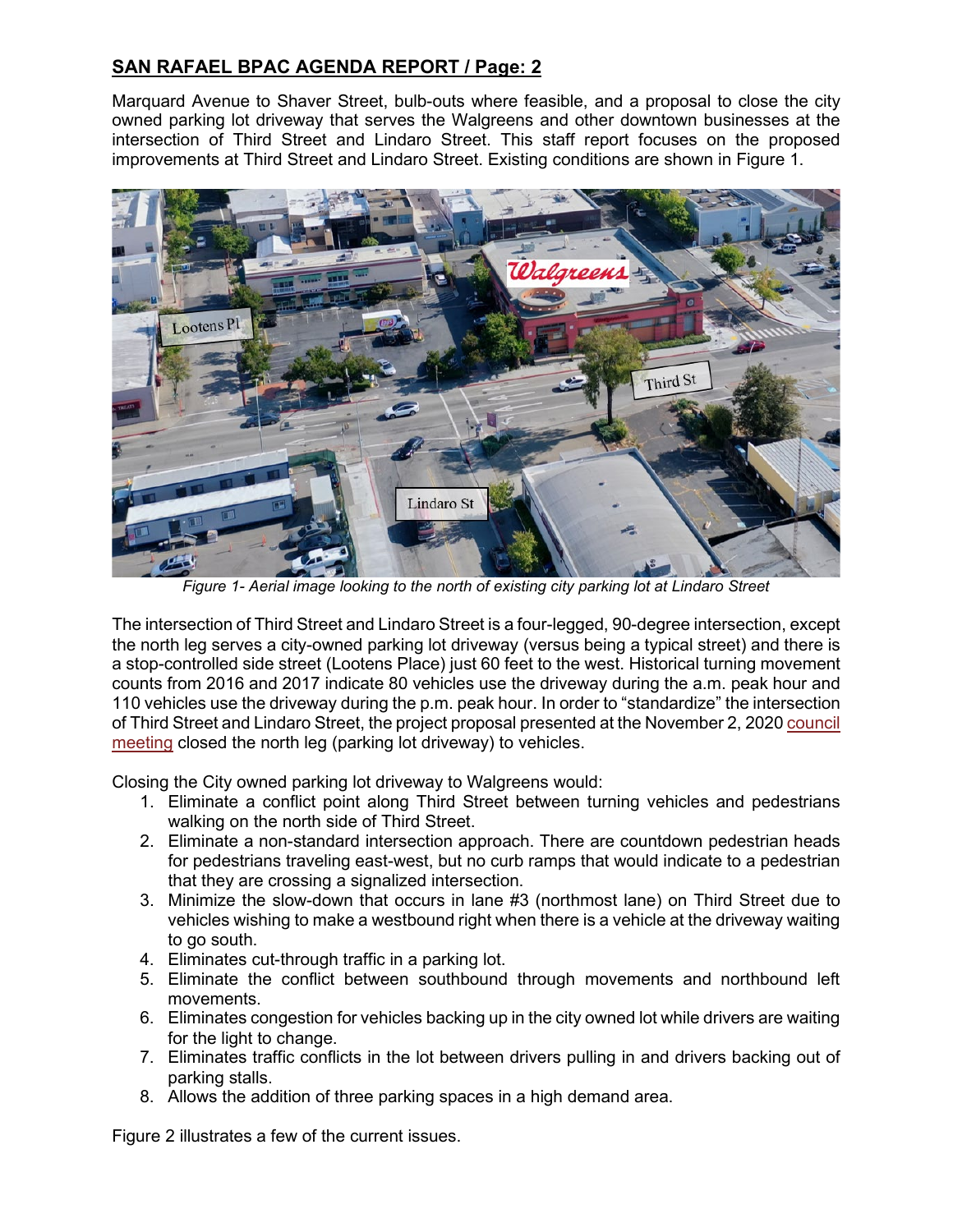

*Figure 2- Southbound vehicle is shown reversing to make room for truck making westbound right. December 16, 2020. 8:39 a.m.*

After the November 2, 2020 City Council meeting, approximately 13 letters were received and 40 residents and/or business owners signed a petition asking City Council and Staff to reconsider the closure of the Walgreens driveway. The main concern is that they would have to drive further to get to their destinations downtown, resulting in increased vehicle-pedestrian conflicts at adjacent intersections because of the additional turns. Staff met with several residents in the field and reviewed their concerns in detail.

**ALTERNATIVES:** Staff investigated the following alternatives:

- 1- Close the Driveway
- 2- Improve the driveway and convert it to one-way southbound (Exit Only)

After assessing the concerns from the residents and business owners, staff developed an alternative solution to make the north leg of the city owned parking lot serving Walgreens driveway "exit only". This would partially or fully meet each of the goals mentioned above. The north leg would be narrowed to only accommodate outbound vehicles (shortening the crossing distance for pedestrians) and would be upgraded with accessible ramps to be consistent with a standard street crossing. The closure would move all vehicles destined for the Walgreens parking lot to Lootens Place, which is designed to accommodate trucks and vehicle volumes.

Figure 3 shows the proposed alternative of an "exit only" driveway.